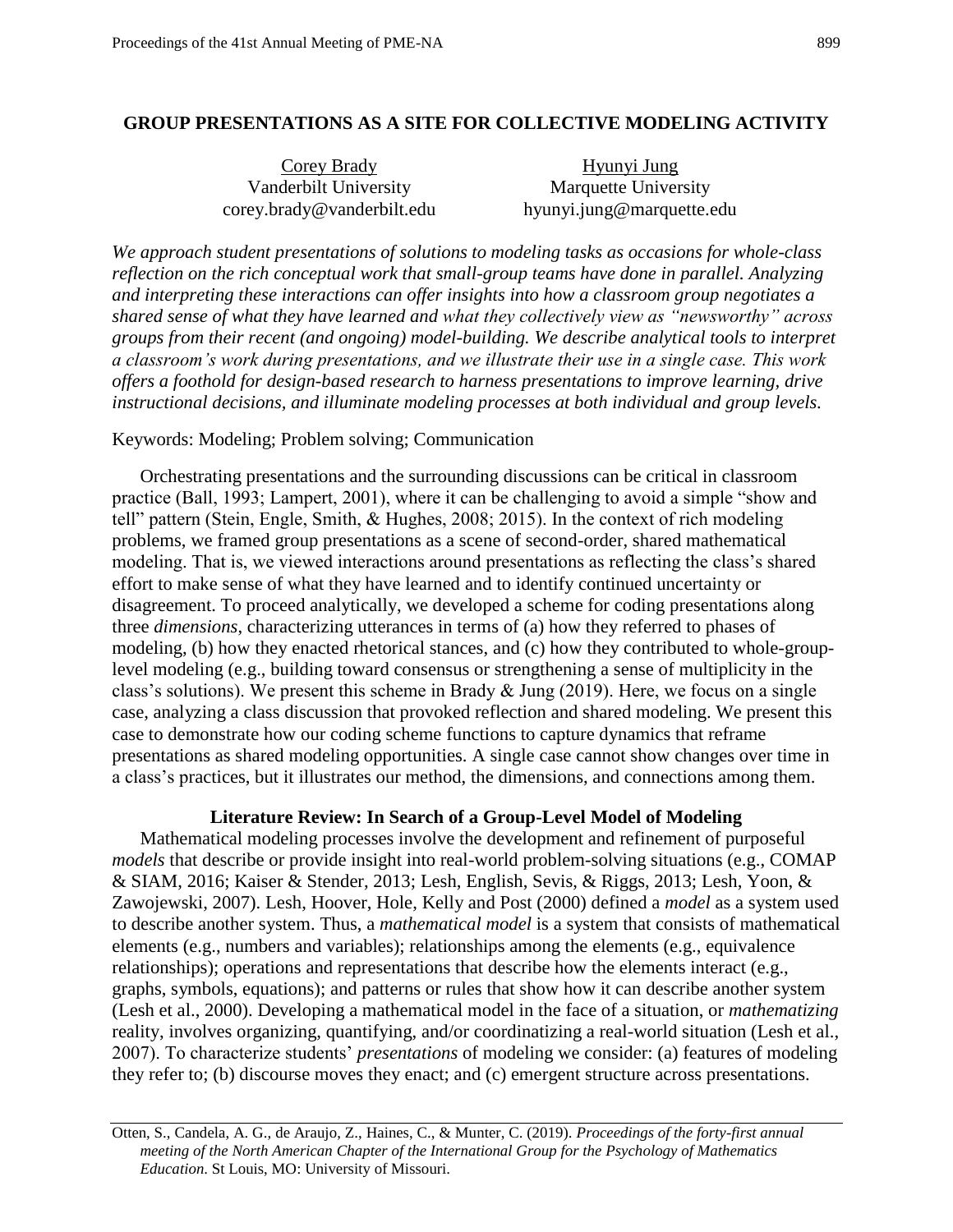Galbraith and Stillman (2006) endorse a generally regular image of the modeling cycle, but they A significant strand in the international research on mathematical modeling has articulated modeling as a cycle with phases (see, Blum, 2015). "Modeling competencies" (Kaiser, 2007; and cf Niss, 2003) are under debate, with a broadly shared caveat that such competencies are not isolated skills, but develop together (e.g., Blum, 2015; Zbiek & Conner, 2006). For example, show that students can experience barriers in moving from any phase to the next. On the other hand, Borromeo Ferri (2007) found that the work sequence for individual students could be quite idiosyncratic and non-linear, departing from any canonical cycle. In our study of *presentations*, we conjectured that struggles or insights characteristic of model cycle phases (and transitions) might be milestones for groups, but that these might occur in any order.

 terms of groups' *styles* of problem solving. Research on metacognition by Magiera and Our conjectures were also supported by research (a) at the small group level, and (b) on learners' meta-cognitive reflections on their modeling. Czocher (2016) visualized patterns exhibited by *groups* in modeling phases and the transitions between them. She found diversity and non-linearity similar to Borromeo Ferri (2007), but these patterns could be understood in Zawojewski (2011) building on work by Wilson and Clarke (e.g., 2004) used students' talk in stimulated-recall interviews about Model-Eliciting Activities or MEAs (Lesh et al, 2000).

 Piaget, 1966; Lesh & Lehrer, 2003) attending particularly to how the specific conditions or As we worked to understand modeling at the whole-class level during presentations we foregrounded *constructivist* and *situated* perspectives on knowing and learning (e.g., Beth & framing could affect students' behavior. This led us to begin inductively from cases and focus on characterizing emergent structures of agreed-upon and disputed features of models.

#### **Methods**

 whole class. The case we present here involved the *Counting Caribou* problem (Lesh & English, We present data collected during a two-week summer camp on mathematical modeling for Grade 6-8 students and led by the second author and a mathematics teacher. Twenty-one middle school students (ten females and nine racially diverse students) from five schools participated. On the first day of the camp, the group as a whole constructed norms on interacting with other students (e.g., listen to your classmates, respect others' ideas). Throughout the summer camp, students worked in teams and presented their ideas and solutions to modeling problems to the n.d.). Students were given aerial photographs of caribou herds and asked to develop a procedure for estimating their numbers. Their "client" was the Alaska Department of Fish and Game. Features of the two sample photographs added to the problem's complexity: (a) there were too many caribou in each photo to count easily; (b) the density of populations differed within and across the photos; (c) some caribous' bodies extended beyond the edge of the photos.

Our analysis focuses on student discourse around six small groups' solutions to this problem, which occurred in a 24-minute exchange at the end of the sixth day of the camp. We selected this case as it was also fundamental in generating our larger codebook for describing references to *modeling phases* and students' *discourse moves* in presentations (see Brady & Jung, 2019).

#### **Findings: Patterns in Discourse across Mathematical Modeling Presentations**

We analyzed the class's presentations and discussions of their solutions focusing on understanding moments where questions from the audience provoked shared reflection. The six groups' presentations were very diverse, yet patterns emerged across all of our dimensions. In terms of *modeling phases*, we used the following descriptors:

 Otten, S., Candela, A. G., de Araujo, Z., Haines, C., & Munter, C. (2019). *Proceedings of the forty-first annual meeting of the North American Chapter of the International Group for the Psychology of Mathematics Education*. St Louis, MO: University of Missouri.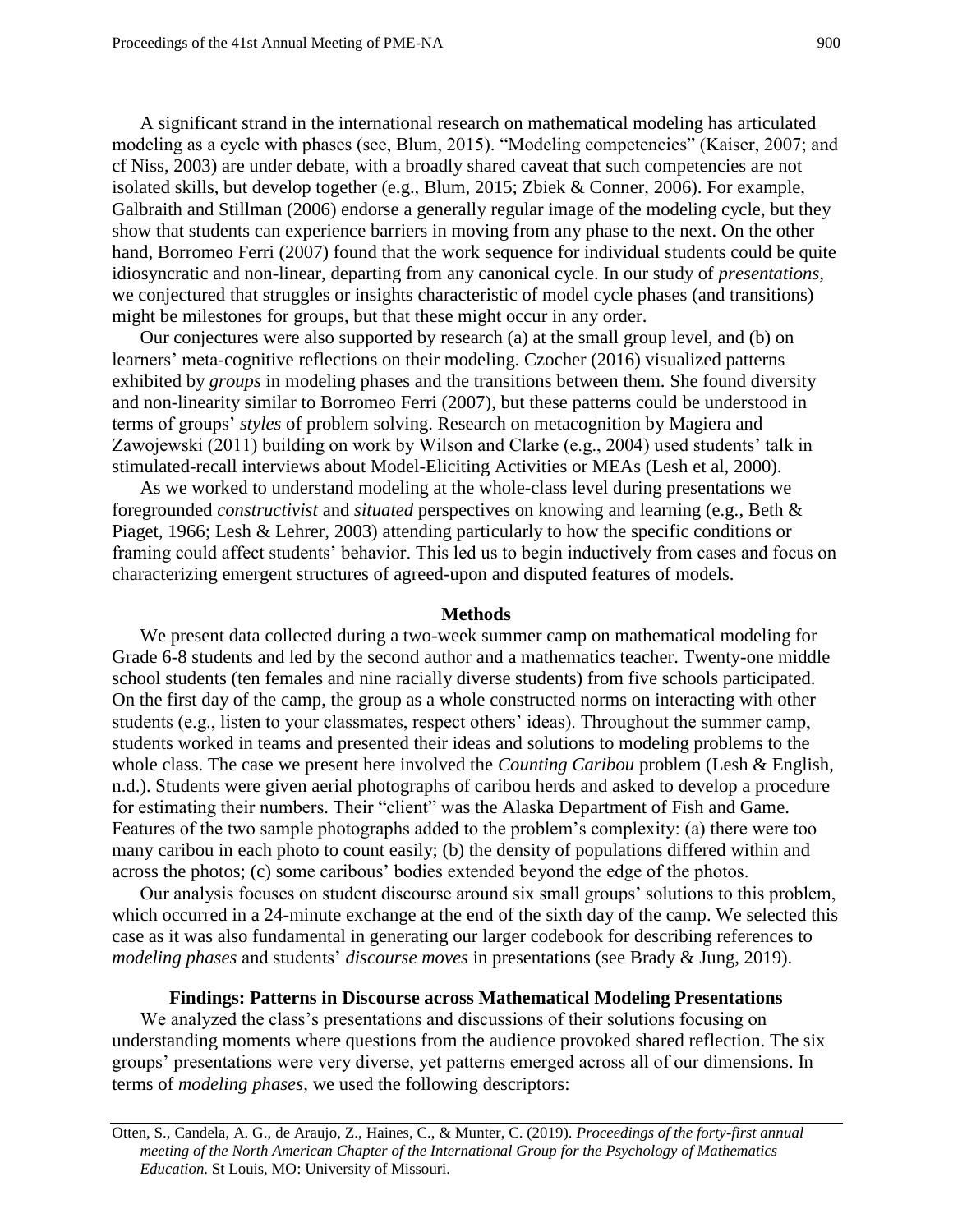- **Understand the problem**. Return to the problem statement (including text, tables, or figures) to clarify what constitutes a solution for the Client.
- **Construct / structure**. Frame the problem situation and solution criteria to address them with mathematical tools. Choose a way of looking at the problem.
- **Patch**. Adapt the model in process, responding to "unruly" features of the problem situation that emerge as the initial model is applied.
- **Work mathematically**. Do (or explain) arithmetic or algebraic manipulations.
- **Validate**. Consider the reasonableness of the answer or process. Check extreme or special cases; check assumptions/validity of the mathematical procedures used.
- **Interpret**. Explain the answer as referring back to the context of the problem.

We found that presenters emphasized the Construct/Structure and Work Mathematically phases. In contrast, questioners emphasized the Understand the Problem and Patch phases. This complementarity struck us. We then asked whether we could characterize *forms* of question that had high leverage for raising new ideas. We found questioner contributions of "Seeking Explanations" and "Inquiring about Omitted Features" forms often provoked presenters to introduce novel features of their models, which had been unstated. In particular, unique aspects of the presenters' work did not always show up until students in the audience asked questions of these kinds. We felt that this might be a feature of interactions around presentations that could be supported or learned. In our case, the first instance of this came in the questions for Group 1: Hope, Tim, and Kevin (all proper names are pseudonyms). Their presentation had introduced several key ideas, but many important themes that later arose in the discussion as a whole had not yet emerged. The audience's questions quickly led three of these to surface:

01 Uri: So, I really liked that yours was really exact, but it was also pretty easy and simple. I also have a question. What did you do with the overlapping caribou? Like the ones that are half on the page and...

02 Hope (presenter 1): Oh, those ones we connected.... If it was half a body, we found another half body we would smush it together to make one.

03 Teacher: Any other comments or questions?

04 Irene: Why did you decide to do it in the most crowded...count the ones in the most crowded area?

05 Hope (presenter 1): Well, we kind of like.... All three of us, we counted different areas, so one of them counted up to like 110 or so, some of them counted like to 95 or so. We kind of just rounded them to 100.

06 Tim (presenter 2): Yeah.

07 Uri: So how did you account for.... Like the second one, how did you account for...the instance where there was like none of them...Like the second picture... It's just like... 08 Kevin (presenter 3): We eliminated those squares so I could get an accurate estimate.

 one section." Irene called into question the logic of choosing a highly populated grid cell (rather The class's questions prompted Group 1 to elaborate on aspects of their modeling that they had left out of their presentation. They also served to identify issues in the public forum that any future presenters should attend to. As such, they represented bids to contribute to an emergent, shared *specification for an adequate solution*. Uri's question surfaced a "patch" that Group 1 had devised as they applied the procedure they had described simply as, "We counted the caribou in

 Otten, S., Candela, A. G., de Araujo, Z., Haines, C., & Munter, C. (2019). *Proceedings of the forty-first annual meeting of the North American Chapter of the International Group for the Psychology of Mathematics Education*. St Louis, MO: University of Missouri.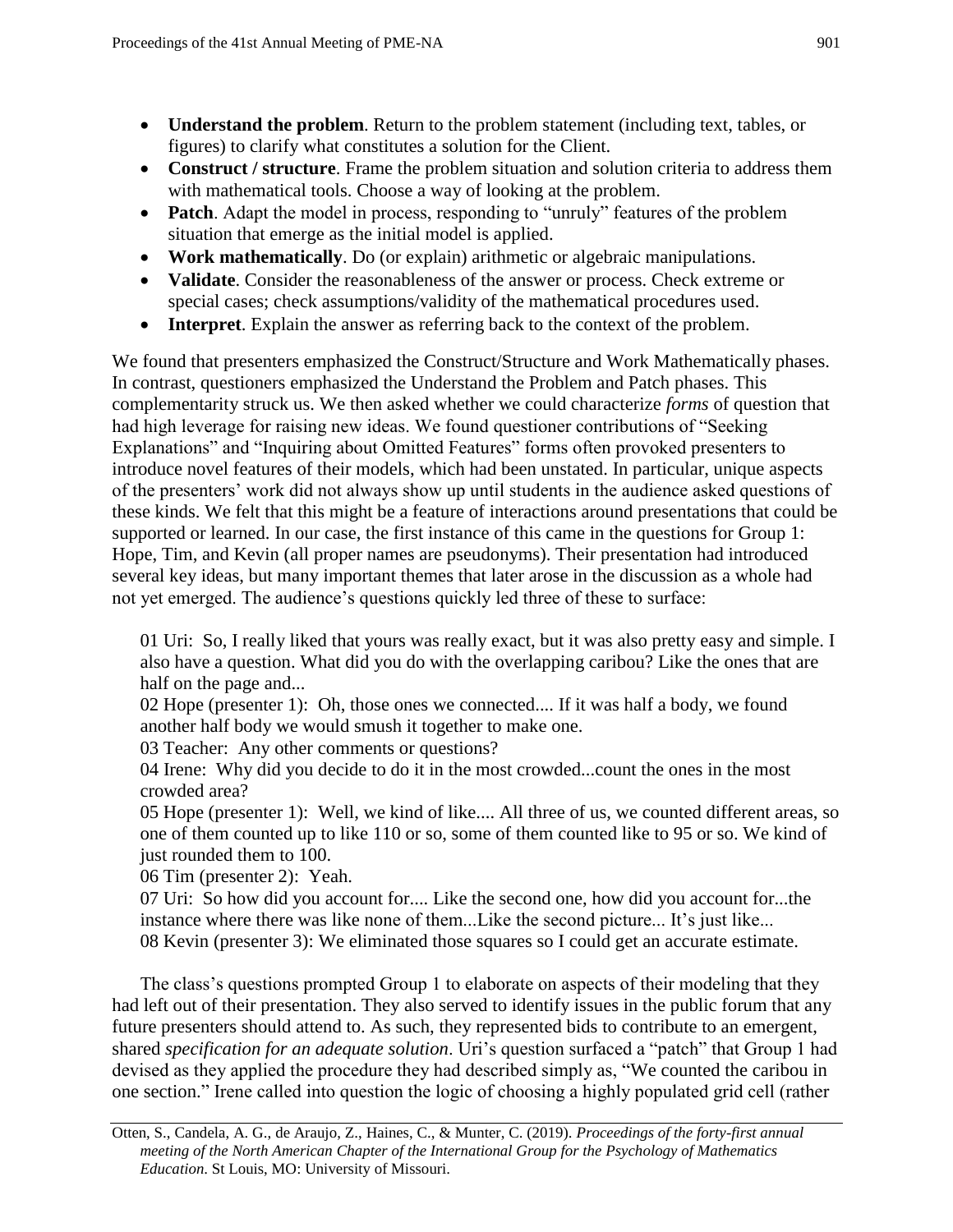than using a "medium" cell, which emerged with later groups and became a 'standard'). Here, Hope's answer was not fully responsive: instead, she used the question as an occasion to elaborate the counting strategy beyond what Group 1 had presented. (In their solutions, they sampled three *different* crowded grid cells and took a rough average of caribou counts across these.) Finally, Uri's question led Kevin to mention a feature that came to be shared across many groups' presentations: "patching" the grid approach for Herd 2 by removing the number of empty or very sparsely populated grid cells from the count used in the calculation.

These question contributions were coded in our *discourse-moves* dimension as "Inquiring about omitted features of the problem or solution process" (Uri's questions) and "Seeking explanations for aspects of the modeling process" (Irene's question). We find it interesting that the questioning session here operated in collaboration with the presentation to articulate complementary aspects of Group 1's solution and to raise features of the problem and solution that would highlight the diversity of later groups' modeling work and feed consensus and debate.

A more extensive account of our data analysis describes how the sequence of presentations led to the emergence of a shared *solution specification* and a shared *"skeleton" model* at the class level. That is, the class came to agree on what would count as a solution for the Client and also on some key components of good approaches. Without this class-level discussion—constituted across contributions by presenters and questioners—the solution specification and the structural similarities among groups' approaches might have remained implicit. In contrast, this class appeared aware that a shared model had indeed emerged by the end of the presentation sequence. Group 5 began by saying, "Okay. So our method was essentially the same as basically everybody else's method." And Group 6 repeated a similar pronouncement, twice: at the start ("Okay, so we pretty much did the same procedure as everyone else") and after describing a unique aspect of their work ("…and then we did the exact same thing like everybody else").

### **Discussion and Conclusion**

 study to illustrate the phenomena we are focusing on and to demonstrate our approach. We have explored presentations as occasions where a whole class can identify common ground across their work and identify "newsworthy" elements of each others' approaches. This lens allowed us to ask questions about how the class converted a small-group modeling activity into a second-order modeling experience at the whole-class level. We used a case from our larger

Reflecting on generalizability, we expect that similar conceptual issues and challenges would face any classroom engaged in processing its small-group work on a rich modeling activity, but that there would be variation in the specific results. This variation might be used to characterize aspects of "expert" group-level modeling practices and/or to guide instructional decisionmaking. With this in mind, we intend our approach to illuminate the texture of whole-class modeling work, rather than to categorize it neatly or uni-dimensionally. In particular, we expect different phases of modeling to be highlighted in different classrooms or for different activities. For instance, Counting Caribou is a Model Eliciting Activity, or MEA (Lesh et al, 2000), but it places a relatively low emphasis on the details of the client's situation, relative to other MEAs. This might in part account for a relatively low occurrence of Understand the Problem, Interpret, and Validate codes in our *model-phase* dimension.

Having groups present their solutions to the whole class can be critiqued on the basis of the value of the use of time. In fact, Lesh (2010) proposes an alternative approach, modeled on conference Poster Sessions, to allow groups to be exposed to and critically assess alternative solutions. However, our analysis suggests it is possible for a class to engage in collective

 Otten, S., Candela, A. G., de Araujo, Z., Haines, C., & Munter, C. (2019). *Proceedings of the forty-first annual meeting of the North American Chapter of the International Group for the Psychology of Mathematics Education*. St Louis, MO: University of Missouri.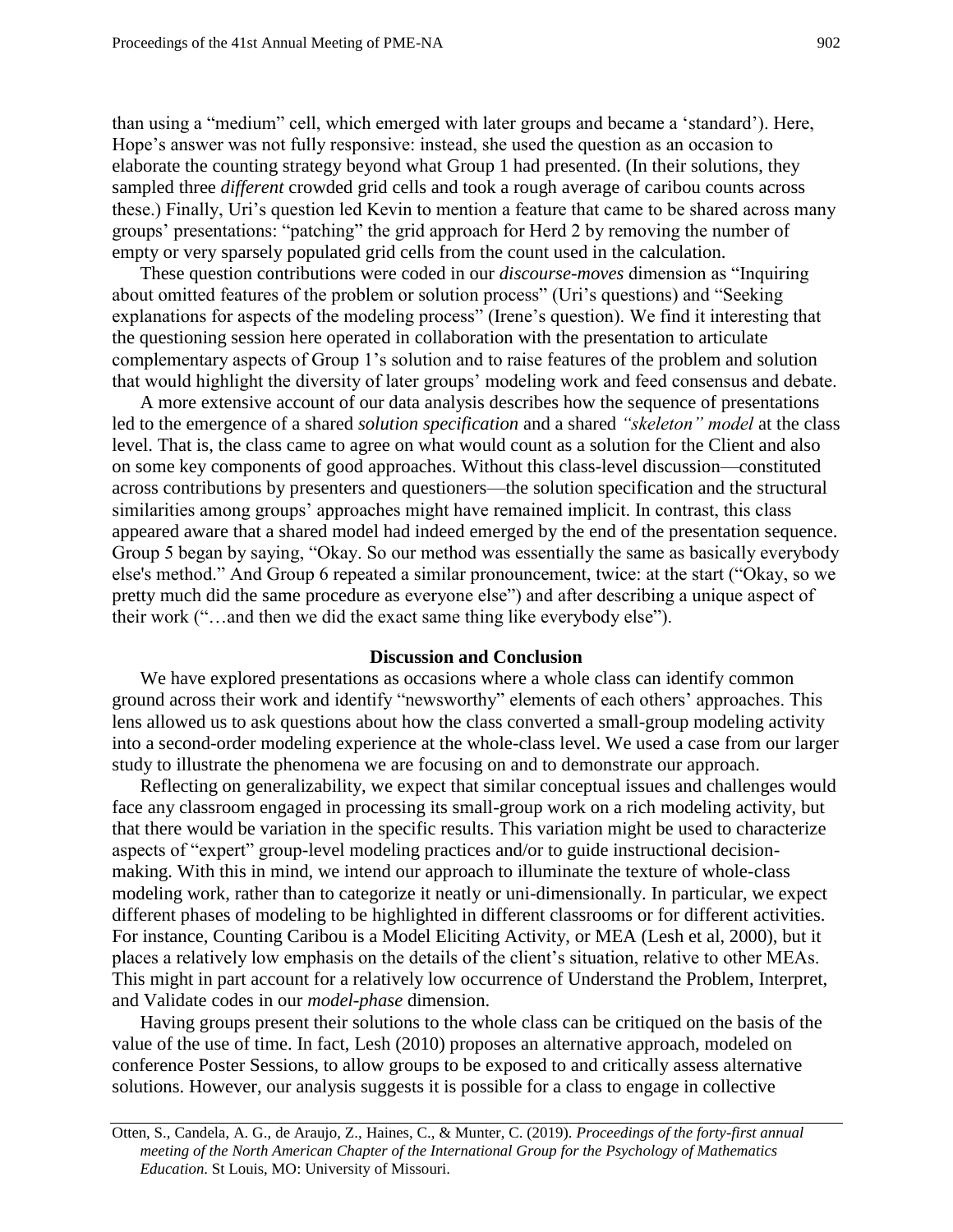modeling at the whole-class level, and this may be an instructionally useful experience. Our larger study and future work in applying and interpreting the coding approach presented here promise to offer insights into collective modeling during presentations, and to suggest instructional interventions that could support students in formulating and recognizing highleverage discourse moves that drive collective modeling processes.

#### **References**

- Ball, D. L. (1993). With an eye on the mathematical horizon: Dilemmas of teaching elementary school mathematics. *Elementary School Journal*, *94*(4), 373–397.
- Beth, E. W., & Piaget, J. (1966). *Mathematical epistemology and psychology*. (trans W. Mays). Dordrecht: Reidel.
- Blum, W. (2015). Quality teaching of mathematical modelling: What do we know, what can we do?. In *The*  proceedings of the 12th international congress on mathematical education (pp. 73-96). Springer.
- Borromeo Ferri, R. (2007). Modelling problems from a cognitive perspective. In: Haines, C. et al. (Eds),  *Mathematical Modelling: Education, Engineering and Economics* (pp. 260-270). Chichester: Horwood.
- Brady, C. & Jung, H. (2019, Accepted). Class presentations of modelling solutions: A setting for individual and group modelling competencies. Paper to be presented at the ICTMA 2019 conference. Hong Kong.
- Consortium for Mathematics and Its Applications & Society for Industrial and Applied Mathematics. (2016). Guidelines for assessment and instruction in mathematical modeling Education. Retrieved from <http://www.siam.org/reports/gaimme.php>
- Czocher, J. A. (2016). Introducing Modeling Transition Diagrams as a tool to connect mathematical modeling to  mathematical thinking. *Mathematical Thinking and Learning*, *18*(2), 77-106.
- Galbraith, P., & Stillman, G. (2006). A framework for identifying student blockages during transitions in the modelling process. *ZDM*, *38*(2), 143-162.
- Kaiser, G. (2007). Modelling and modelling competencies in school. In: Haines, C. et al. (Eds), *Mathematical Modelling: Education, Engineering and Economics*. Chichester: Horwood, 110-119.
- Kaiser, G., & Stender, P. (2013). Complex modelling problems in co-operative, self-directed learning environments. In G. A. Stillman, G. Kaiser, W. Blum, J.P. Brown. (Eds.), *Teaching mathematical modelling: Connecting to research and practice* (pp. 277–293). Dordrecht, The Netherlands: Springer.
- Lampert, M. (2001). *Teaching problems and the problems of teaching*. New Haven: Yale University Press.
- Lesh, R. (2010). Tools, researchable issues & conjectures for investigating what it means to understand statistics (or  other topics) meaningfully. *Journal of Mathematical Modelling and Application*, *1*(2), 16-48
- Lesh, R. & English, L. (n.d.). Caribou Count. Retrieved February 13, 2019, from [https://engineering.purdue.edu/ENE/Research/SGMM/Problems/FactoryLayout/MEA/CASESTUDIESKIDSW](https://engineering.purdue.edu/ENE/Research/SGMM/Problems/FactoryLayout/MEA/CASESTUDIESKIDSWEB/caribou.htm)  [EB/caribou.htm](https://engineering.purdue.edu/ENE/Research/SGMM/Problems/FactoryLayout/MEA/CASESTUDIESKIDSWEB/caribou.htm)
- Lesh, R., English, L., Sevis, S., & Riggs, C. (2013). Modeling as a means for making powerful ideas accessible to children at an early age. In S. Hegedus & J. Roschelle (Eds.), *The SimCalc vision and contributions: Democratizing access to important mathematics*. Berlin: Springer.
- Lesh, R., Hoover, M., Hole, B., Kelly, A., & Post, T. (2000). Principles for developing thought-revealing activities for students and teachers. In R. Lesh & A. Kelly (Eds.), *Handbook of research design in mathematics and science education* (pp. 591-646). Mahwah, NJ: Lawrence Erlbaum.
- Lesh, R., & Lehrer, R. (2003). Models and modeling perspectives on the development of students and  teachers. *Mathematical thinking and learning*, *5*(2-3), 109-129.
- Lesh, R., Yoon, C., & Zawojewski, J. (2007). John Dewey revisited—Making mathematics practical versus making practice mathematical. In R. Lesh, E. Hamilton, & J. Kaput (Eds.), *Models and modeling as foundations for the future in mathematics education* (pp. 315–348). Mahwah, NJ: Lawrence Erlbaum Associates
- Magiera, M. T., & Zawojewski, J. S. (2011). Characterizations of social-based and self-based contexts associated with students' awareness, evaluation, and regulation of their thinking during small-group mathematical  modeling. *Journal for Research in Mathematics Education*, *42*(5), 486-520.
- Niss, M. (2003). Mathematical Competencies and the Learning of Mathematics: The Danish KOM Project. In: Gagatsis, A. & Papastavridis, S. (Eds), *3rd Mediterranean Conference on Mathematical Education*. Athens: The Hellenic Mathematical Society, 115-124.
- Stein, M. K., Engle, R. A., Smith, M. S., & Hughes, E. K. (2008). Orchestrating productive mathematical discussions: Five practices for helping teachers move beyond show and tell. *Mathematical thinking and learning*, *10*(4), 313-340.
- Otten, S., Candela, A. G., de Araujo, Z., Haines, C., & Munter, C. (2019). *Proceedings of the forty-first annual meeting of the North American Chapter of the International Group for the Psychology of Mathematics Education*. St Louis, MO: University of Missouri.